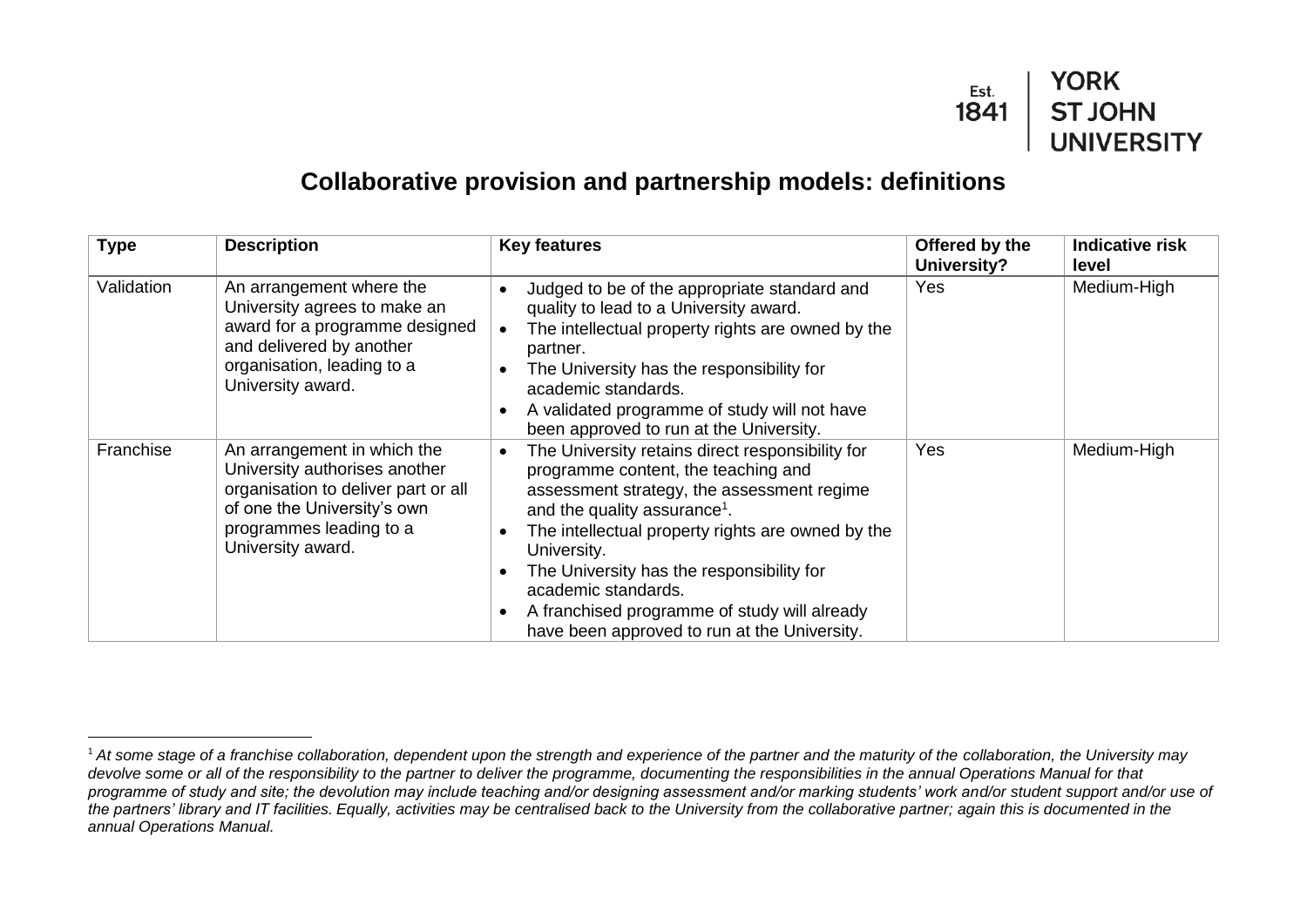| Off-<br>campus/Flying     | A University programme delivered<br>at another location with                                                                                                                                                                                                                                        | $\bullet$ | All teaching delivery and assessment undertaken<br>by the University.                                                                                                                                                                                                                                                                                                                                                                                                                                                                                                                                                                                                                                                                                                                                                                                                                                                              | Yes | Low        |
|---------------------------|-----------------------------------------------------------------------------------------------------------------------------------------------------------------------------------------------------------------------------------------------------------------------------------------------------|-----------|------------------------------------------------------------------------------------------------------------------------------------------------------------------------------------------------------------------------------------------------------------------------------------------------------------------------------------------------------------------------------------------------------------------------------------------------------------------------------------------------------------------------------------------------------------------------------------------------------------------------------------------------------------------------------------------------------------------------------------------------------------------------------------------------------------------------------------------------------------------------------------------------------------------------------------|-----|------------|
| faculty                   | premises/facilities provided by a<br>partner organisation.                                                                                                                                                                                                                                          | $\bullet$ | Delivered at another location (i.e. not University<br>campuses in York or London).                                                                                                                                                                                                                                                                                                                                                                                                                                                                                                                                                                                                                                                                                                                                                                                                                                                 |     |            |
|                           |                                                                                                                                                                                                                                                                                                     | $\bullet$ | The partner provides teaching premises and/or<br>services or facilities which are essential for<br>achievement of the learning outcomes (e.g.<br>specialist facilities).<br>The partner's accommodation and other facilities<br>must be approved by the University.<br>Off-site provision is a specific form of franchise in<br>which University-approved associate tutors (who<br>are staff of the partner institution) deliver<br>teaching at the partner's site using the partner's<br>facilities; the Head of Programme is a member of<br>University staff.                                                                                                                                                                                                                                                                                                                                                                    |     |            |
| Articulation<br>agreement | The process by which all students<br>who satisfy academic criteria on a<br>specified programme, delivered at<br>another institution, are<br>automatically entitled, on<br>academic grounds, to be admitted<br>with advanced standing, to a<br>subsequent stage of a<br>programme at the University. | $\bullet$ | Students are guaranteed a place at the<br>University.<br>This is not a collaborative degree programme.<br>These programmes are usually established to<br>support student recruitment.<br>Students normally have a contractual<br>relationship with the partner organisation for their<br>initial programme and subsequently with the<br>University for their University programme.<br>The partner organisation's programme is<br>mapped for equivalence with the part of the<br>University programme which it replaces.<br>These arrangements normally involve credit<br>accumulation and transfer for the approved study<br>at the first provider, which is transferred to<br>contribute to the programme and award<br>completed at the University.<br>The two separate components are the<br>responsibility of the respective organisations<br>delivering them but, together, contribute to a<br>single award of the University. | Yes | Low-medium |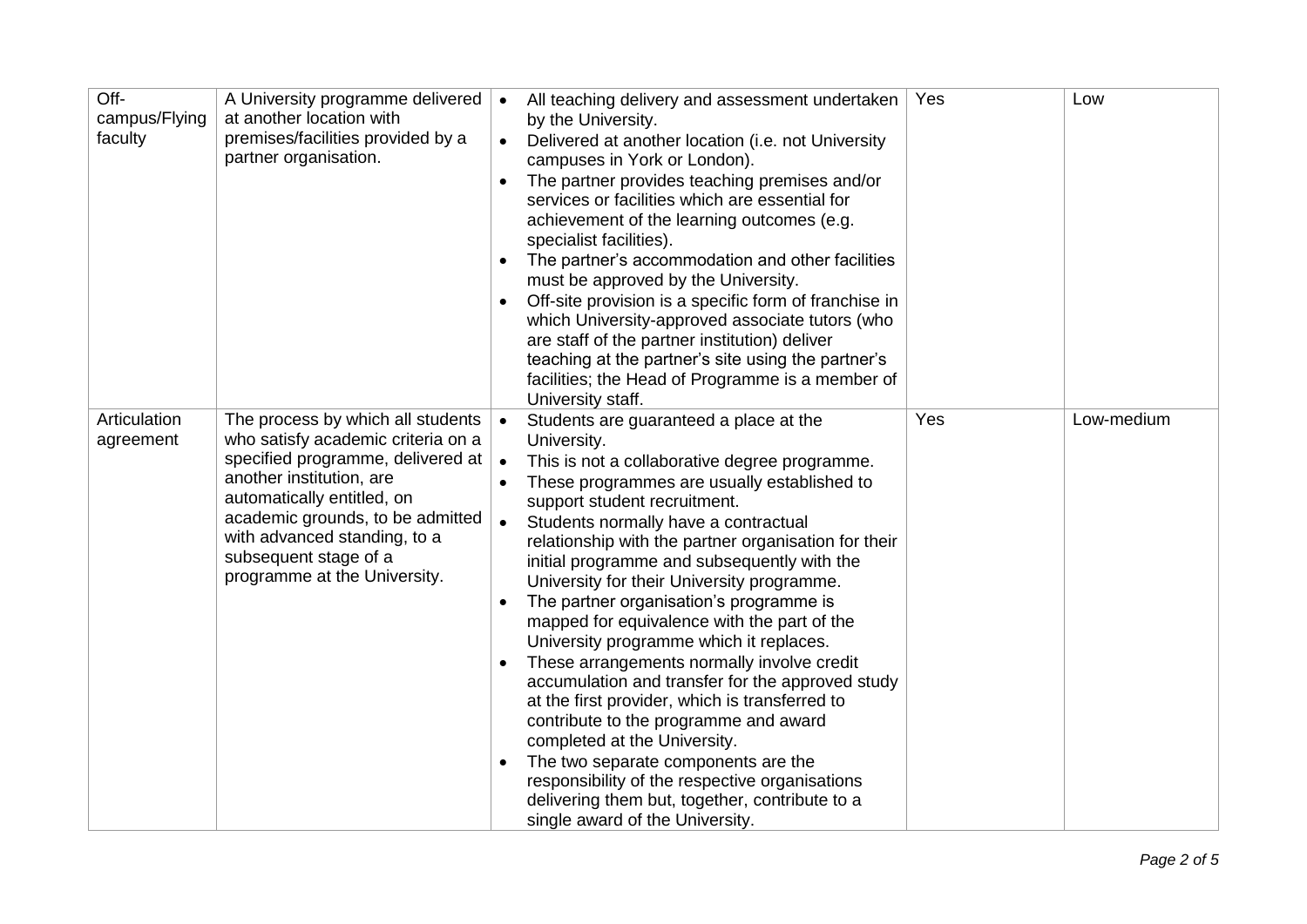<span id="page-2-0"></span>

|                                              |                                                                                                                                                                                                                                                                                                                              |                        | The University specifies the requirements for<br>admission to its programme, which normally<br>consists of grades to be achieved in the partner<br>organisation's programme of study (and English<br>language requirements, where applicable).<br>Partner organisations still need to go through a<br>due diligence procedure before articulation<br>agreements can be signed.                                                              |                 |      |
|----------------------------------------------|------------------------------------------------------------------------------------------------------------------------------------------------------------------------------------------------------------------------------------------------------------------------------------------------------------------------------|------------------------|---------------------------------------------------------------------------------------------------------------------------------------------------------------------------------------------------------------------------------------------------------------------------------------------------------------------------------------------------------------------------------------------------------------------------------------------|-----------------|------|
| Reverse<br>articulation<br>agreement         | The process by which another<br>university recognises University<br>credit as part of a formal<br>arrangement.                                                                                                                                                                                                               | $\bullet$<br>$\bullet$ | University students are guaranteed a place at<br>the partner university.<br>Students normally have a contractual<br>relationship with the University for their<br>University programme and the partner<br>organisation for their subsequent programme.                                                                                                                                                                                      | No <sup>2</sup> | Low  |
| Progression<br>arrangement                   | The process by which all students<br>who satisfy academic criteria on a<br>programme, delivered at another<br>institution, are deemed to have<br>attained a qualification that<br>enables them to be considered<br>for entry, possibly with advanced<br>standing, to a subsequent stage<br>of a programme at the University. |                        | Students are not guaranteed a place at the<br>University.<br>The University specifies the requirements for<br>admission to its programme, which normally<br>consists of grades to be achieved in the partner<br>organisation's programme of study (and English<br>language requirements, where applicable).<br>Partner organisations still need to go through a<br>due diligence procedure before articulation<br>agreements can be signed. | Yes             | Low  |
| Dual (or<br>multiple)<br>degree<br>programme | A programme delivered jointly<br>with one or more universities<br>which leads to dual or multiple<br>degrees.<br>Each university is responsible for<br>its own award on completion of its<br>own distinct criteria.                                                                                                          | $\bullet$<br>$\bullet$ | Undergraduate or postgraduate level.<br>May involve more than one partner university,<br>but normally no more than three awarding<br>universities in total.<br>Students usually register with and study at<br>both/all universities.<br>One university may take on a co-ordinating role.                                                                                                                                                    | No <sup>2</sup> | High |

<sup>2</sup> *Approval is required by Academic Board to introduce this model of collaboration. One year minimum is required to develop, introduce and approve regulations in order to support this model.*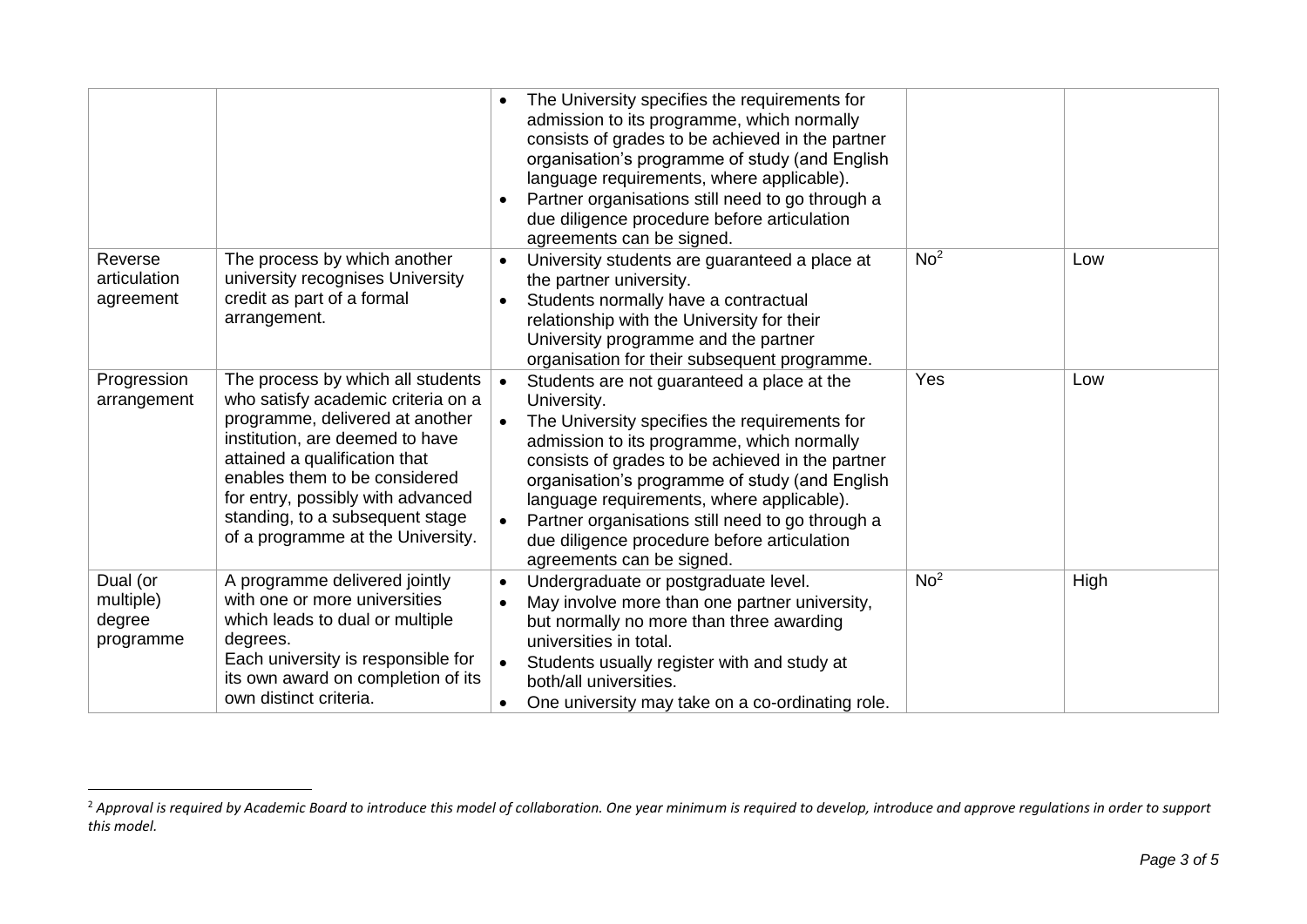<span id="page-3-0"></span>

| Double (or<br>multiple)<br>degree<br>programme | A programme delivered jointly<br>with one or more universities<br>which leads to an award by each<br>of the partner universities<br>on completion of a shared set of<br>criteria.                                                    | Postgraduate level only.<br>$\bullet$<br>Usually undertaken with one partner university,<br>$\bullet$<br>but normally no more than three awarding<br>universities in total<br>Requires a high level of co-operation between<br>$\bullet$<br>the partner universities as the programme must<br>be jointly designed, delivered and assessed.<br>Students usually register with and study at<br>$\bullet$<br>both/all universities.<br>One university may take on a co-ordinating role.<br>$\bullet$<br>Similar to a Joint Degree Programme, but with<br>$\bullet$<br>separate awards by each of the partner<br>universities.             | No <sup>2</sup> | High       |
|------------------------------------------------|--------------------------------------------------------------------------------------------------------------------------------------------------------------------------------------------------------------------------------------|----------------------------------------------------------------------------------------------------------------------------------------------------------------------------------------------------------------------------------------------------------------------------------------------------------------------------------------------------------------------------------------------------------------------------------------------------------------------------------------------------------------------------------------------------------------------------------------------------------------------------------------|-----------------|------------|
| Joint degree<br>programme                      | A programme delivered jointly<br>with one or two other universities<br>which leads to a joint award (in<br>the form of a single certificate)<br>awarded by the partner<br>universities on completion of a<br>shared set of criteria. | Postgraduate level only.<br>$\bullet$<br>Usually undertaken with one partner university,<br>$\bullet$<br>but normally no more than three awarding<br>universities in total<br>Requires a high level of co-operation between<br>$\bullet$<br>the partner universities as the programme must<br>be jointly designed, delivered and assessed.<br>Students usually register with and study at<br>both/all universities.<br>One university may take on a co-ordinating role.<br>$\bullet$<br>Similar to a Double (or multiple) degree<br>$\bullet$<br>programme, but with a joint award, rather than<br>separate awards by each university. | No <sup>3</sup> | High       |
| <b>Distance</b><br>learning/online<br>delivery | A programme delivered jointly<br>with delivery organisations or<br>support providers.                                                                                                                                                | The programme leads to a University award but<br>$\bullet$<br>is jointly delivered with a partner and the<br>University.                                                                                                                                                                                                                                                                                                                                                                                                                                                                                                               | Yes             | Low-Medium |

<sup>&</sup>lt;sup>3</sup> Approval is required by Academic Board to introduce this model of collaboration. One year minimum is required to develop, introduce and approve regulations in order to support *this model.*